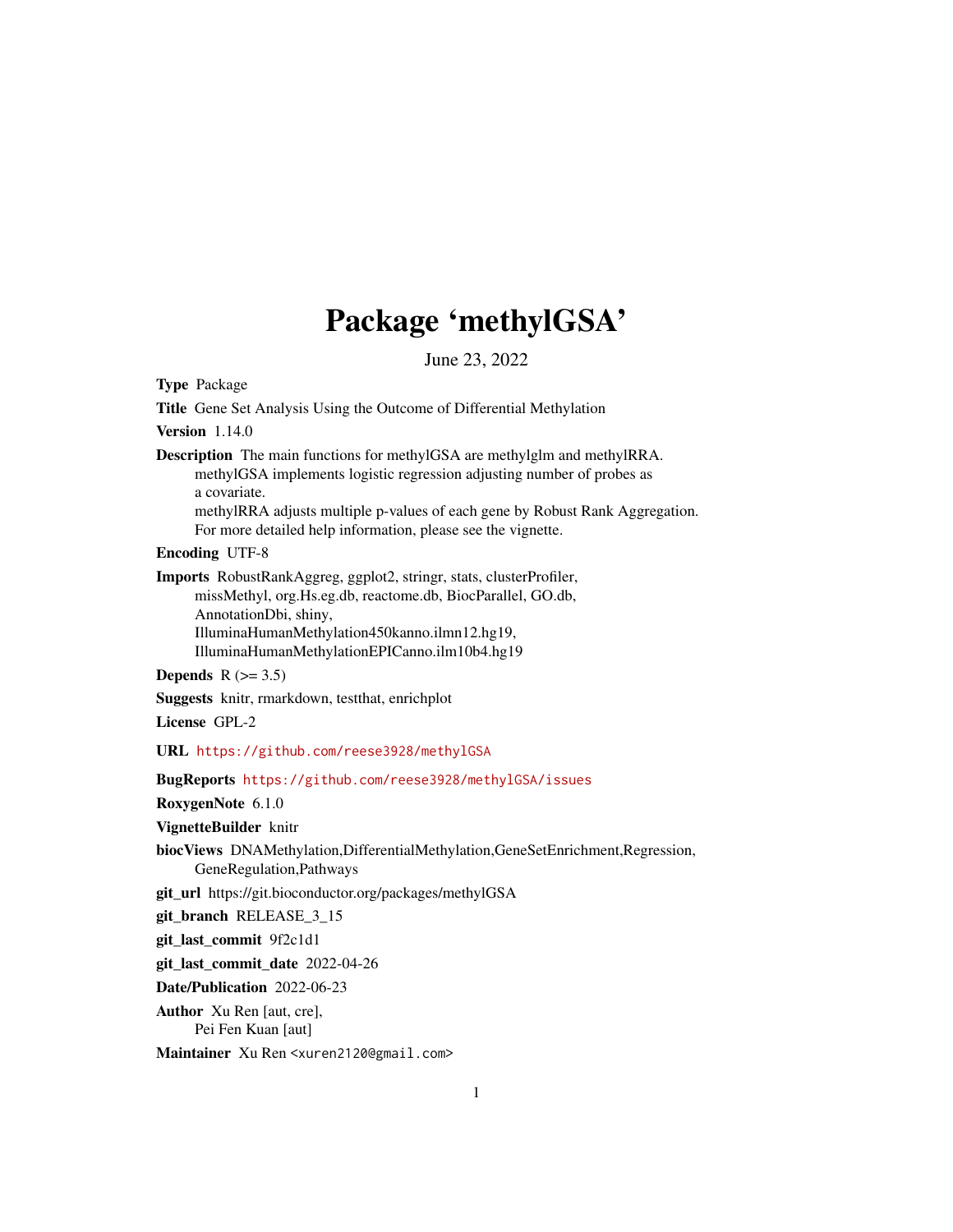## <span id="page-1-0"></span>R topics documented:

| Index | 14 |
|-------|----|
|       |    |
|       |    |
|       |    |
|       |    |
|       |    |
|       |    |
|       |    |
|       |    |
|       |    |
|       |    |
|       |    |
|       |    |

barplot *Barplot for methylGSA analysis result*

#### Description

This function visualizes methylGSA analysis result by barplot.

#### Usage

barplot(res, xaxis = "Size", num = 5, colorby = "padj", title = "")

#### Arguments

| res.    | A data frame which contains methylGSA analysis result.                                                                                                                                                                                                    |
|---------|-----------------------------------------------------------------------------------------------------------------------------------------------------------------------------------------------------------------------------------------------------------|
| xaxis   | A string which specify the x-axis in the barplot. Either "Size" (number of genes<br>in gene set) or "Count" (number of significant genes in gene set). Default is<br>"Size". "Count" option is not available for methylglm and methylRRA(GSEA)<br>result. |
| num     | An integer. Number of gene sets to display on the barplot. Default is 5.                                                                                                                                                                                  |
| colorby | A string. Either "pvalue" or "padi". Default is "padi".                                                                                                                                                                                                   |
| title   | A string. Barplot title. Default is NULL.                                                                                                                                                                                                                 |
|         |                                                                                                                                                                                                                                                           |

#### Details

The implementation of the function is adapted from barplot function in enrichplot package.

#### Value

ggplot object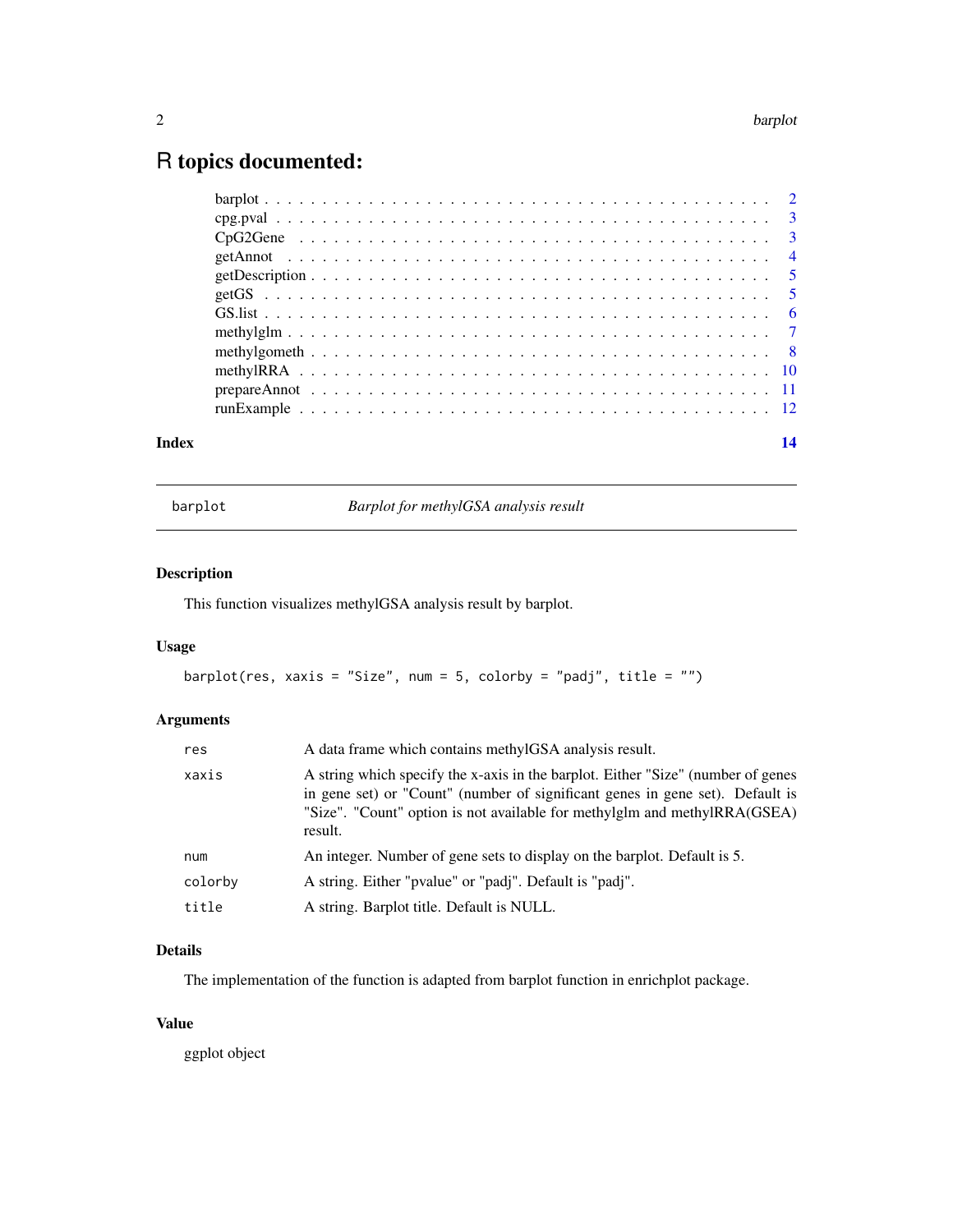#### <span id="page-2-0"></span>cpg.pval 3

#### References

Yu G (2018). enrichplot: Visualization of Functional Enrichment Result. R package version 1.0.2, https://github.com/GuangchuangYu/enrichplot.

#### Examples

```
res = data.frame(ID = c("04144", "04510", "04740", "04810", "05200"),
                 Description = c("Endocytosis", "Focal adhesion",
                 "Olfactory transduction",
                 "Regulation of actin cytoskeleton", "Pathways in cancer"),
                 Size = c(201, 200, 388, 213, 326),
                 pvalue = c(0.481, 0.696, 1, 1, 1),
                 padj = 1\mathcal{L}barplot(res)
```
cpg.pval *An example of user input cpg.pval*

#### Description

An example of user input cpg.pval

#### Usage

cpg.pval

#### Format

A named vector contains p-values of each probe tested

CpG2Gene *An example of user user-supplied mapping between CpGs and genes*

#### Description

An example of user user-supplied mapping between CpGs and genes

#### Usage

CpG2Gene

#### Format

A data frame contains mapping between CpGs and genes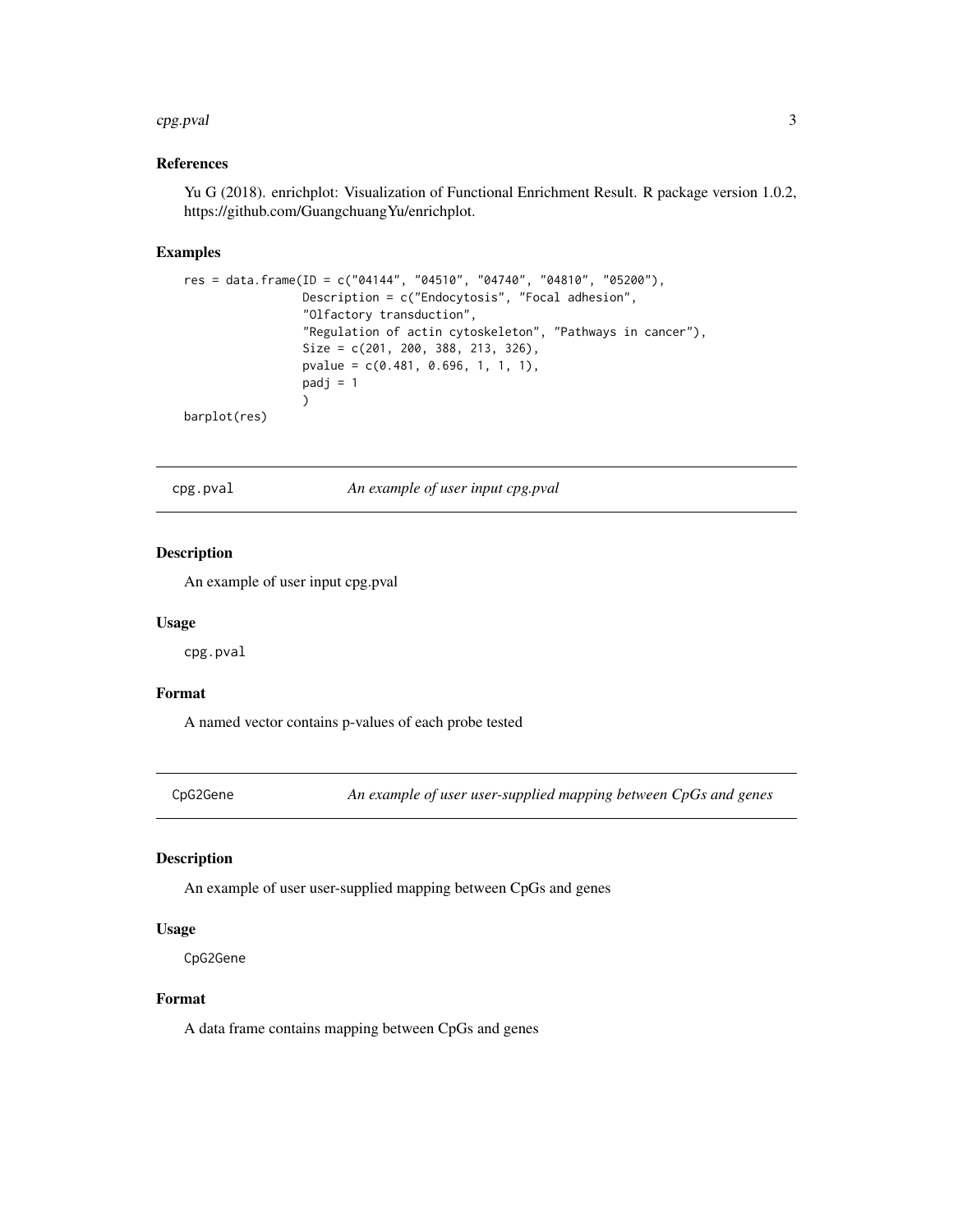<span id="page-3-0"></span>

#### **Description**

This function gets CpG IDs and their corresponding gene symbols.

#### Usage

```
getAnnot(array.type, group = "all")
```
#### **Arguments**

| array.type | A string. Either "450K" or "EPIC". Default is "450K".                                                                                                                                                                                                                                                                                                                                                                                               |
|------------|-----------------------------------------------------------------------------------------------------------------------------------------------------------------------------------------------------------------------------------------------------------------------------------------------------------------------------------------------------------------------------------------------------------------------------------------------------|
| group      | A string. "all", "body", "promoter1" or "promoter2". Default is "all". If group<br>$=$ "body", only CpGs on gene body will be pulled out. If group $=$ "promoter1"<br>or group $=$ "promoter2", only CpGs on promoters will be pulled out. Here is<br>the definition of "body", "promoter1" and "promoter2" according to the annota-<br>tion in IlluminaHumanMethylation450kanno.ilmn12.hg19 or IlluminaHuman-<br>MethylationEPICanno.ilm10b4.hg19. |
|            | • body: CpGs whose gene group correspond to "Body" or "1stExon"<br>• promoter1: CpGs whose gene group correspond to "TSS1500" or "TSS200"<br>• promoter2: CpGs whose gene group correspond to "TSS1500", "TSS200",<br>" $1stExon$ ", or " $5'UTR$ ".                                                                                                                                                                                                |

If group = "all", all CpGs will be pulled out.

#### Details

The implementation of the function is modified from .flattenAnn function in missMethyl package.

#### Value

A data frame contains CpG IDs and gene symbols.

#### References

Hansen KD (2016). IlluminaHumanMethylation450kanno.ilmn12.hg19: Annotation for Illumina's 450k methylation arrays. R package version 0.6.0.

Hansen KD (2017). IlluminaHumanMethylationEPICanno.ilm10b4.hg19: Annotation for Illumina's EPIC methylation arrays. R package version 0.6.0, https://bitbucket.com/kasperdanielhansen/Illumina\_EPIC.

Phipson B, Maksimovic J and Oshlack A (2015). "missMethyl: an R package for analysing methylation data from Illuminas HumanMethylation450 platform." Bioinformatics, pp. btv560.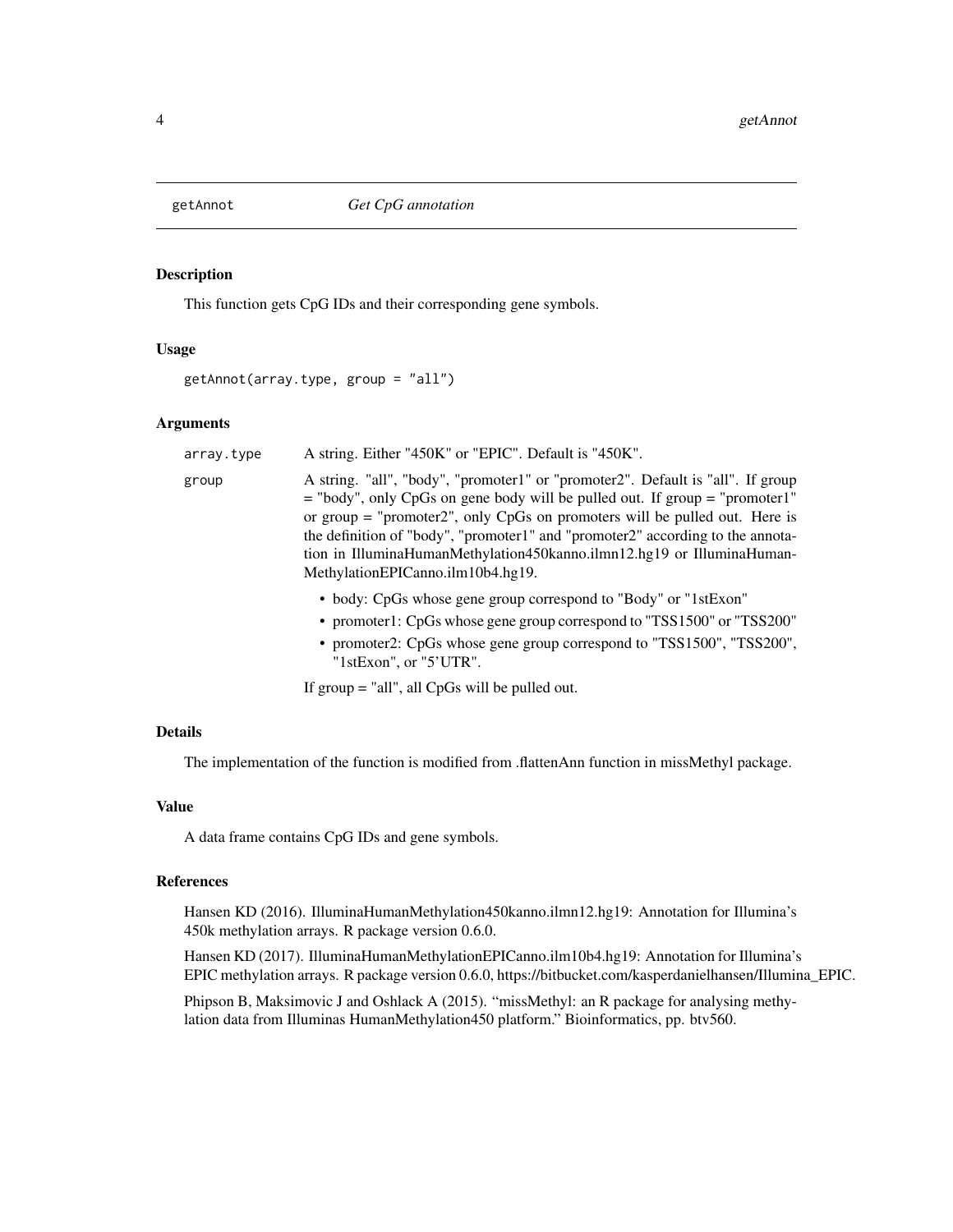<span id="page-4-0"></span>getDescription *Get gene set description*

#### Description

This function gets description of gene sets.

#### Usage

```
getDescription(GSids, GS.type)
```
#### Arguments

| GSids   | A vector contains gene set IDs.        |
|---------|----------------------------------------|
| GS.type | A string. "GO", "KEGG", or "Reactome". |

#### Value

A vector contains gene sets description.

#### References

Carlson M (2018). GO.db: A set of annotation maps describing the entire Gene Ontology. R package version 3.6.0.

Yu G, Wang L, Han Y, He Q (2012). clusterProfiler: an R package for comparing biological themes among gene clusters. OMICS: A Journal of Integrative Biology, 16(5), 284-287.

Ligtenberg W (2017). reactome.db: A set of annotation maps for reactome. R package version 1.62.0.

#### Examples

```
GSids = c("GO:0007389", "GO:0000978", "GO:0043062")
Description = getDescription(GSids, "GO")
head(Description)
```
getGS *Get Gene Sets*

#### Description

This function gets gene sets information.

#### Usage

getGS(geneids, GS.type)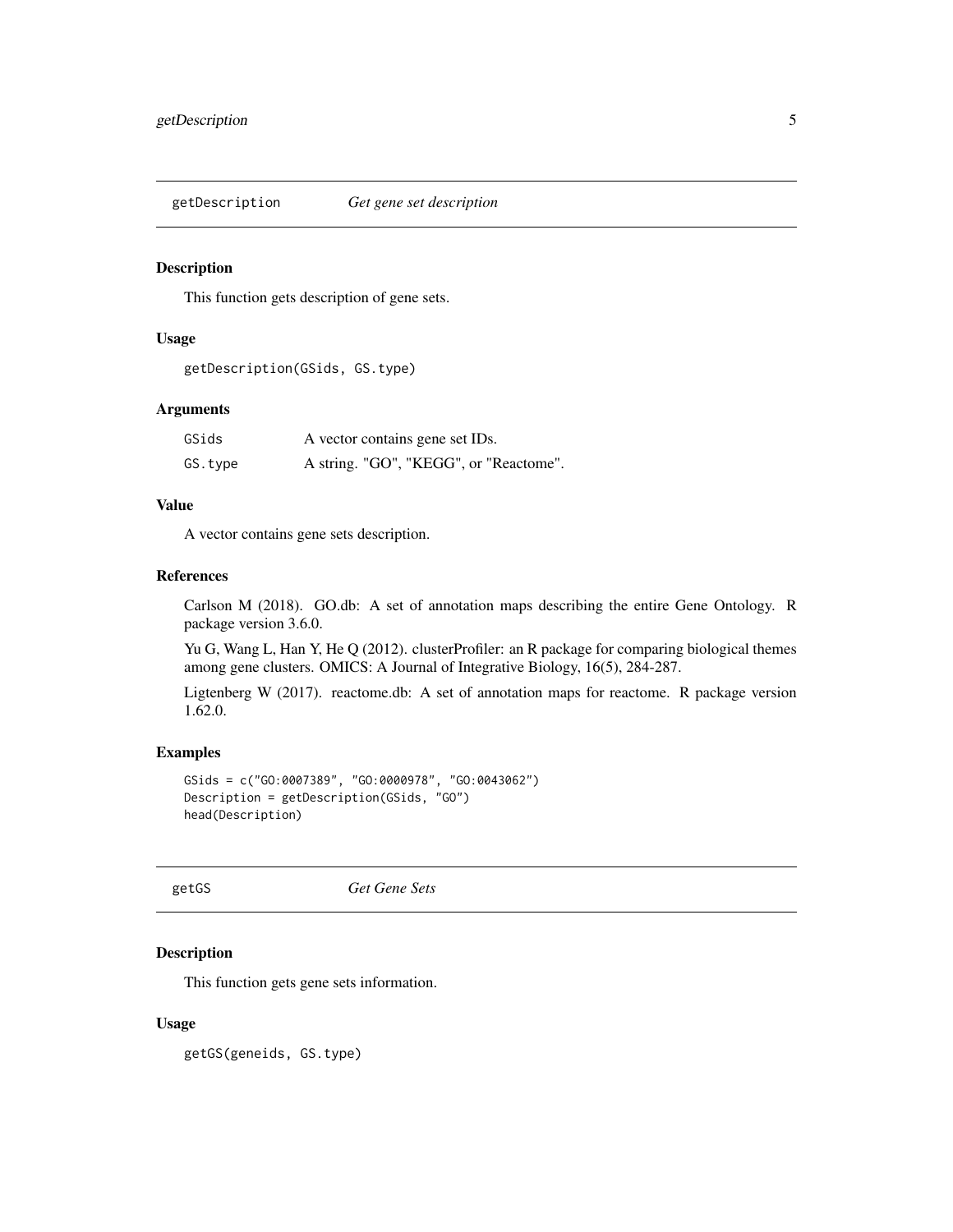#### <span id="page-5-0"></span>Arguments

| geneids | A vector contains all gene ids of interest. Gene ids should be gene symbol. |
|---------|-----------------------------------------------------------------------------|
| GS.tvpe | A string. "GO", "KEGG", or "Reactome".                                      |

#### Value

A list contains all gene sets of interest and their corresponding genes.

#### References

Carlson M (2017). org.Hs.eg.db: Genome wide annotation for Human. R package version 3.5.0.

Ligtenberg W (2017). reactome.db: A set of annotation maps for reactome. R package version 1.62.0.

#### Examples

```
geneids = c("FKBP5", "NDUFA1", "STAT5B")
GO.list = getGS(geneids, "KEGG")
head(GO.list)
```
GS.list *An example of user input gene sets*

#### Description

An example of user input gene sets

#### Usage

GS.list

#### Format

A list contains user input gene set names and their corresponding genes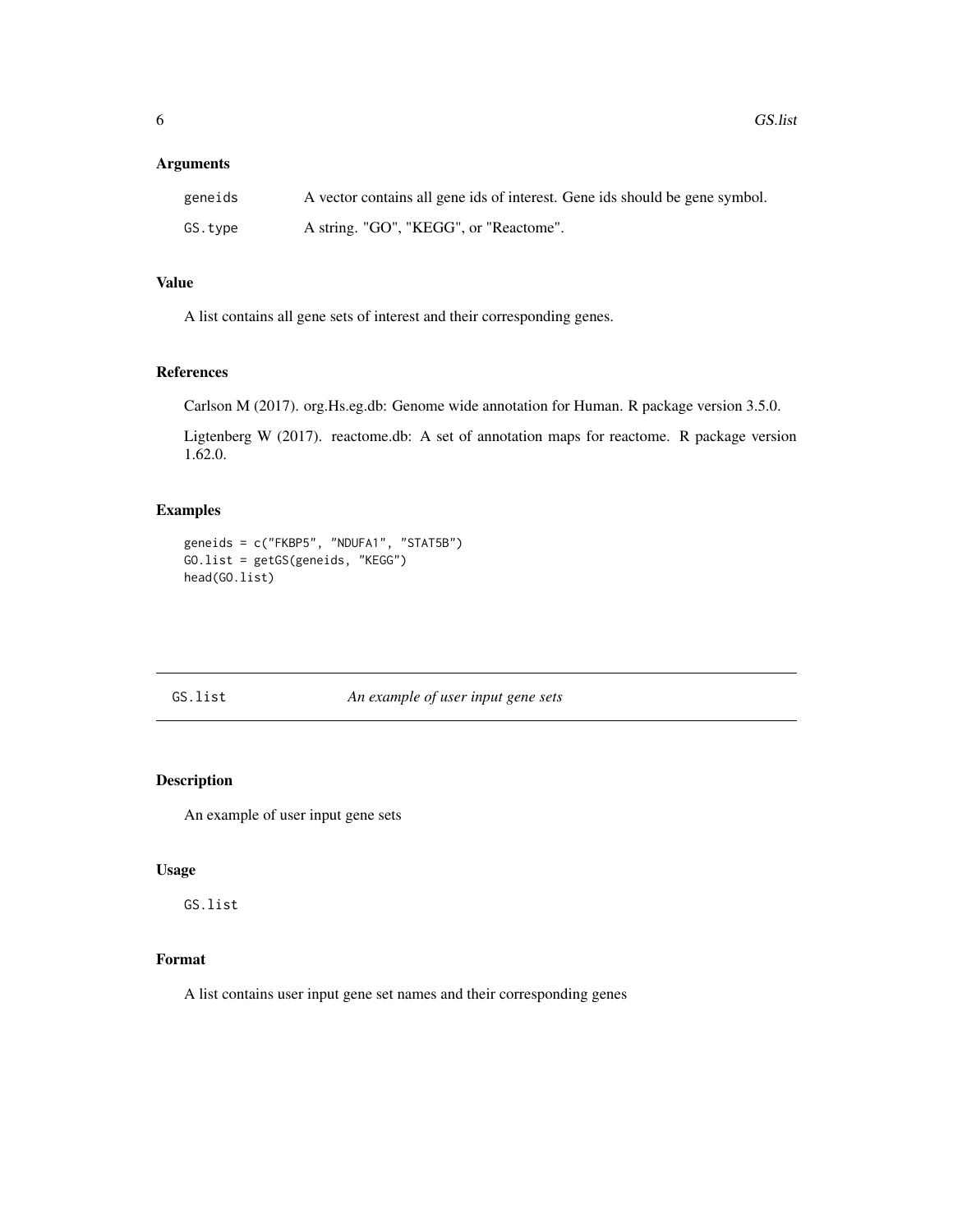<span id="page-6-0"></span>

#### Description

This function implements logistic regression adjusting for number of probes in enrichment analysis.

#### Usage

```
methylglm(cpg.pval, array.type = "450K", FullAnnot = NULL,
 group = "all", GS.list = NULL, GS.idtype = "SYMBOL",
 GS.type = "GO", minsize = 100, maxsize = 500, parallel = FALSE,
 BPPARAM = bpparam())
```
### Arguments

| cpg.pval   | A named vector containing p-values of differential methylation test. Names<br>should be CpG IDs.                                                                                                                                                                                                                                                                                                                                                                 |  |  |  |  |
|------------|------------------------------------------------------------------------------------------------------------------------------------------------------------------------------------------------------------------------------------------------------------------------------------------------------------------------------------------------------------------------------------------------------------------------------------------------------------------|--|--|--|--|
| array.type | A string. Either "450K" or "EPIC". Default is "450K". This argument will be<br>ignored if FullAnnot is provided.                                                                                                                                                                                                                                                                                                                                                 |  |  |  |  |
| FullAnnot  | A data frame provided by prepareAnnot function. Default is NULL.                                                                                                                                                                                                                                                                                                                                                                                                 |  |  |  |  |
| group      | A string. "all", "body", "promoter1" or "promoter2". Default is "all". If group<br>$=$ "body", only CpGs on gene body will be considered in methylglm. If group $=$<br>"promoter1" or group = "promoter2", only $CpGs$ on promoters will be consid-<br>ered. Here is the definition of "body", "promoter1" and "promoter2" according<br>to the annotation in IlluminaHumanMethylation450kanno.ilmn12.hg19 or Illu-<br>minaHumanMethylationEPICanno.ilm10b4.hg19. |  |  |  |  |
|            | • body: CpGs whose gene group correspond to "Body" or "1stExon"                                                                                                                                                                                                                                                                                                                                                                                                  |  |  |  |  |
|            | • promoter1: CpGs whose gene group correspond to "TSS1500" or "TSS200"<br>• promoter2: CpGs whose gene group correspond to "TSS1500", "TSS200",<br>"1stExon", or "5'UTR".                                                                                                                                                                                                                                                                                        |  |  |  |  |
|            | If group $=$ "all", all CpGs are considered regardless of their gene group.                                                                                                                                                                                                                                                                                                                                                                                      |  |  |  |  |
| GS.list    | A list. Default is NULL. If there is no input list, Gene Ontology is used. Entry<br>names are gene sets names, and elements correpond to genes that gene sets<br>contain.                                                                                                                                                                                                                                                                                        |  |  |  |  |
| GS.idtype  | A string. "SYMBOL", "ENSEMBL", "ENTREZID" or "REFSEQ". Default is<br>"SYMBOL"                                                                                                                                                                                                                                                                                                                                                                                    |  |  |  |  |
| GS.type    | A string. "GO", "KEGG", or "Reactome". Default is "GO"                                                                                                                                                                                                                                                                                                                                                                                                           |  |  |  |  |
| minsize    | An integer. If the number of genes in a gene set is less than this integer, this<br>gene set is not tested. Default is 100.                                                                                                                                                                                                                                                                                                                                      |  |  |  |  |
| maxsize    | An integer. If the number of genes in a gene set is greater than this integer, this<br>gene set is not tested. Default is 500.                                                                                                                                                                                                                                                                                                                                   |  |  |  |  |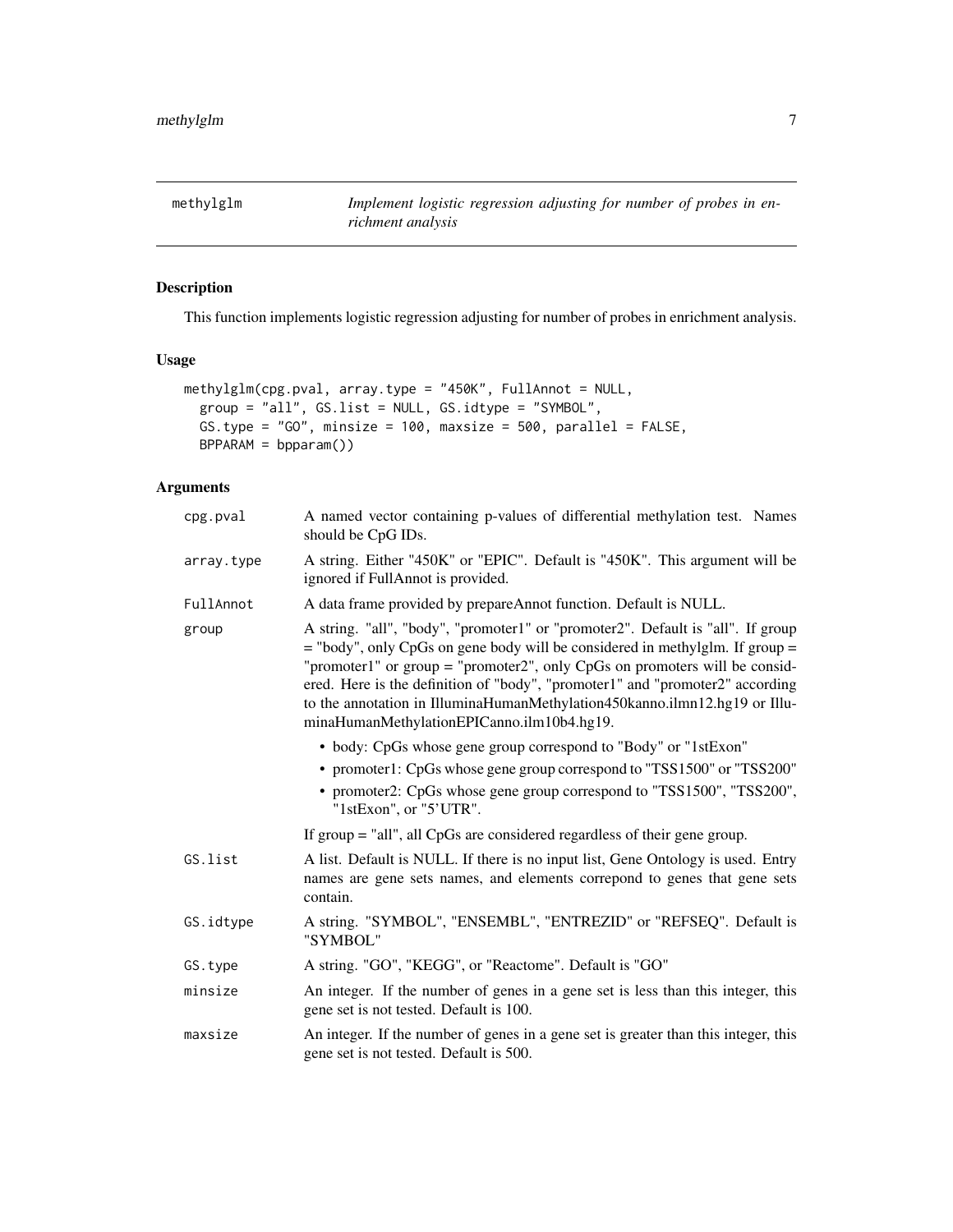<span id="page-7-0"></span>8 methylgometh

| parallel | either TRUE or FALSE indicating whether parallel should be used. Default is<br><b>FALSE</b> |
|----------|---------------------------------------------------------------------------------------------|
| BPPARAM  | an argument provided to bplapply. See register for details.                                 |

#### Details

The implementation of this function is modified from goglm function in GOglm package.

#### Value

A data frame contains gene set tests results.

#### References

Mi G, Di Y, Emerson S, Cumbie JS and Chang JH (2012) Length bias correction in Gene Ontology enrichment analysis using logistic regression. PLOS ONE, 7(10): e46128

Phipson, B., Maksimovic, J., and Oshlack, A. (2015). missMethyl: an R package for analysing methylation data from Illuminas HumanMethylation450 platform. Bioinformatics, btv560.

Carlson M (2017). org.Hs.eg.db: Genome wide annotation for Human. R package version 3.5.0.

#### Examples

```
data(CpG2Genetoy)
data(cpgtoy)
data(GSlisttoy)
GS.list = GS.list[1:10]
FullAnnot = prepareAnnot(CpG2Gene)
res = methylglm(cpg.pval = cpg.pval, FullAnnot = FullAnnot,
GS.list = GS.list, GS.idtype = "SYMBOL")
head(res)
```
methylgometh *Adjusting number of probes in gene set testing using gometh or gsameth in missMethyl*

#### Description

This function calls gometh or gsameth function in missMethyl package to adjust number of probes in gene set testing

#### Usage

```
methylgometh(cpg.pval, sig.cut = 0.001, topDE = NULL,
  array.type = "450K", GS.list = NULL, GS.idtype = "SYMBOL",
 GS.type = "GO", minsize = 100, maxsize = 500)
```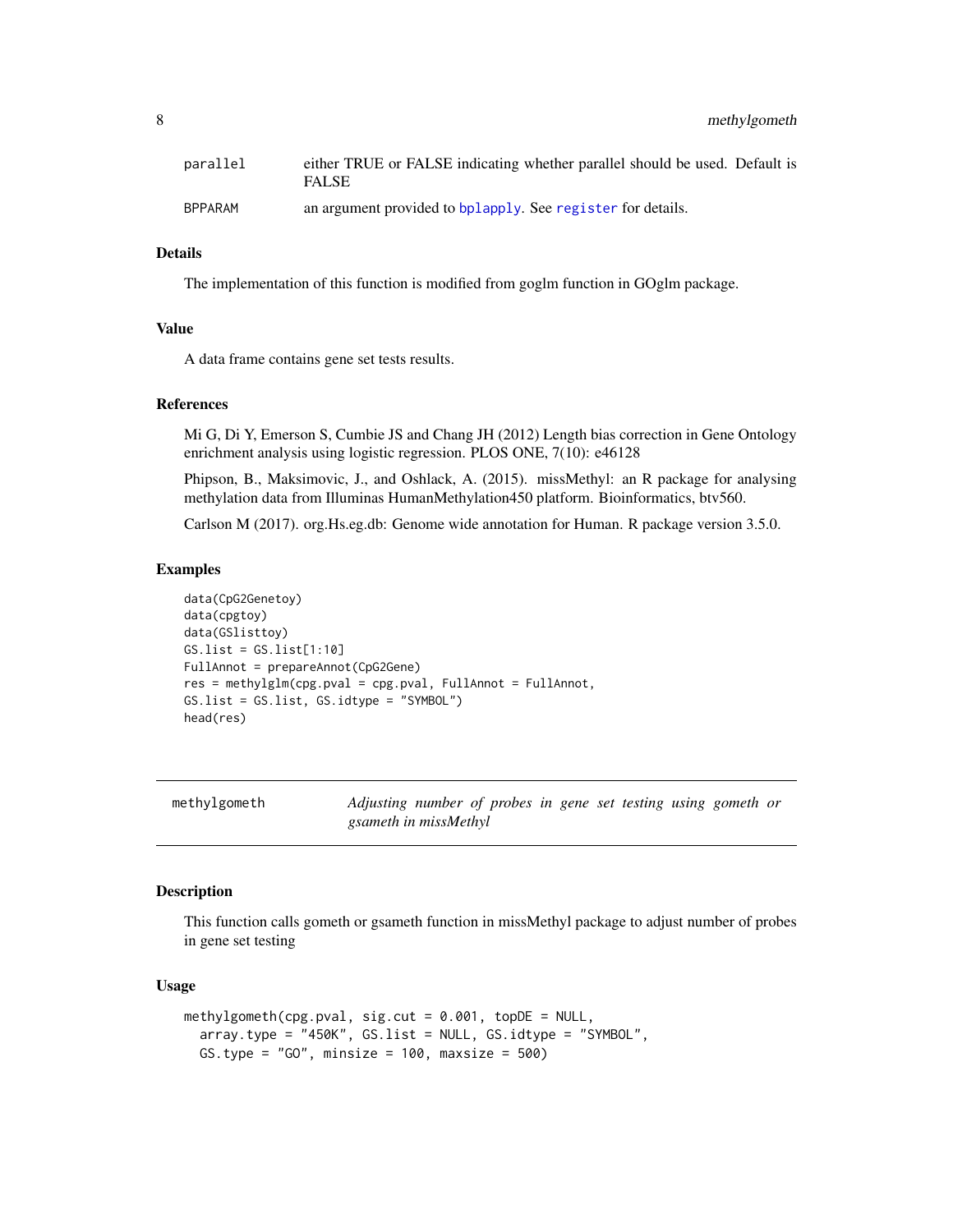#### methylgometh 9

#### Arguments

| cpg.pval   | A named vector containing p-values of differential methylation test. Names<br>should be CpG IDs.                                                                           |
|------------|----------------------------------------------------------------------------------------------------------------------------------------------------------------------------|
| sig.cut    | A numeric value indicating cut-off value for significant CpG. Default is 0.001.<br>This argument will be ignored if topDE is provided.                                     |
| topDE      | An integer. The top number of CpGs to be declared as significant.                                                                                                          |
| array.type | A string. Either "450K" or "EPIC". Default is "450K".                                                                                                                      |
| GS.list    | A list. Default is NULL. If there is no input list, Gene Ontology is used. Entry<br>names are gene sets names, and elements correspond to genes that gene sets<br>contain. |
| GS.idtype  | A string. "SYMBOL", "ENSEMBL", "ENTREZID" or "REFSEQ". Default is<br>"SYMBOL".                                                                                             |
| GS.type    | A string. "GO", "KEGG", or "Reactome"                                                                                                                                      |
| minsize    | An integer. If the number of genes in a gene set is less than this integer, this<br>gene set is not tested. Default is 100.                                                |
| maxsize    | An integer. If the number of genes in a gene set is greater than this integer, this<br>gene set is not tested. Default is 500.                                             |

#### Value

A data frame contains gene set tests results.

#### References

Phipson, B., Maksimovic, J., and Oshlack, A. (2015). missMethyl: an R package for analysing methylation data from Illuminas HumanMethylation450 platform. Bioinformatics, btv560.

Ligtenberg W (2017). reactome.db: A set of annotation maps for reactome. R package version 1.62.0.

Carlson M (2017). org.Hs.eg.db: Genome wide annotation for Human. R package version 3.5.0.

#### Examples

```
## Not run:
library(IlluminaHumanMethylation450kanno.ilmn12.hg19)
data(cpgtoy)
res = methylgometh(cpg.pval = cpg.pval, sig.cut = 0.001, GS.type = "KEGG",
minsize = 200, maxsize = 205)
head(res)
```
## End(Not run)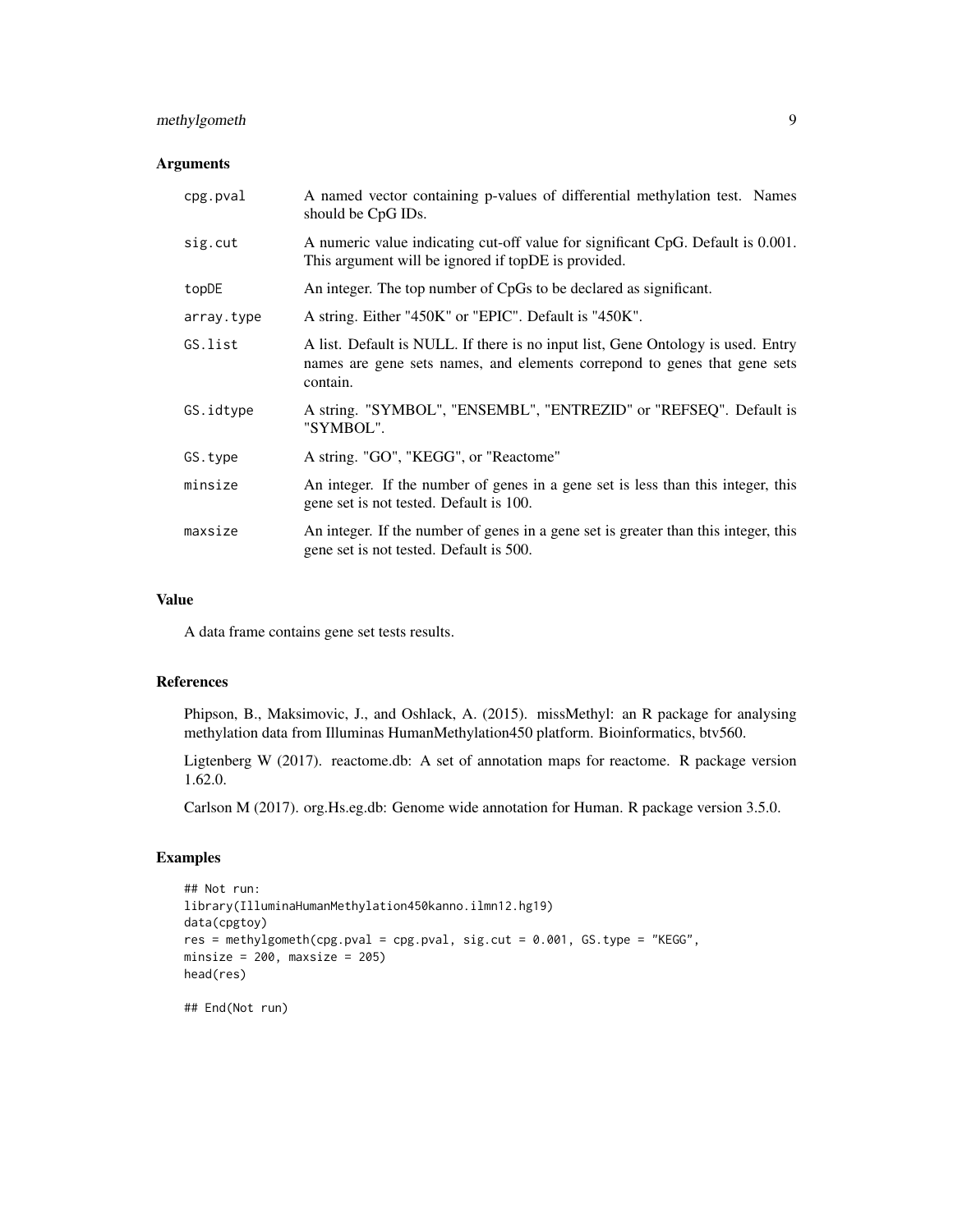<span id="page-9-0"></span>methylRRA *Enrichment analysis after adjusting multiple p-values of each gene by Robust Rank Aggregation*

#### Description

This function implements enrichment after adjusting multiple p-values of each gene by Robust Rank Aggregation.

#### Usage

```
methylRRA(cpg.pval, array.type = "450K", FullAnnot = NULL,
 group = "all", method = "ORA", sig.cut = 0.05, topDE = NULL,
 GS.list = NULL, GS.idtype = "SYMBOL", GS.type = "GO",
 minsize = 100, maxsize = 500)
```
#### Arguments

| cpg.pval   | A named vector containing p-values of differential methylation test. Names<br>should be CpG IDs.                                                                                                                                                                                                                                                                                                                                                             |  |  |
|------------|--------------------------------------------------------------------------------------------------------------------------------------------------------------------------------------------------------------------------------------------------------------------------------------------------------------------------------------------------------------------------------------------------------------------------------------------------------------|--|--|
| array.type | A string. Either "450K" or "EPIC". Default is "450K". This argument will be<br>ignored if FullAnnot is provided.                                                                                                                                                                                                                                                                                                                                             |  |  |
| FullAnnot  | A data frame provided by prepareAnnot function. Default is NULL.                                                                                                                                                                                                                                                                                                                                                                                             |  |  |
| group      | A string. "all", "body", "promoter1" or "promoter2". Default is "all". If group =<br>"body", only CpGs on gene body will be considered in methylRRA. If group =<br>"promoter1" or group = "promoter2", only $CpGs$ on promoters will be consid-<br>ered. Here is the definition of "body", "promoter1" and "promoter2" according<br>to the annotation in IlluminaHumanMethylation450kanno.ilmn12.hg19 or Illu-<br>minaHumanMethylationEPICanno.ilm10b4.hg19. |  |  |
|            | • body: CpGs whose gene group correspond to "Body" or "1stExon"<br>• promoter1: CpGs whose gene group correspond to "TSS1500" or "TSS200"<br>• promoter2: CpGs whose gene group correspond to "TSS1500", "TSS200",<br>"1stExon", or "5'UTR".                                                                                                                                                                                                                 |  |  |
|            | If $group = "all", all CpGs are considered regardless of their gene group.$                                                                                                                                                                                                                                                                                                                                                                                  |  |  |
| method     | A string. "ORA" or "GSEA". Default is "ORA"                                                                                                                                                                                                                                                                                                                                                                                                                  |  |  |
| sig.cut    | A numeric value indicating FDR cut-off for significant gene in ORA. Default is<br>0.05. This argument will be ignored if topDE is provided or method = " $GSEA$ "<br>is used.                                                                                                                                                                                                                                                                                |  |  |
| topDE      | An integer. The top number of genes to be declared as significant after robust<br>rank aggregation. This argument will be ignored if method = "GSEA" is used.                                                                                                                                                                                                                                                                                                |  |  |
| GS.list    | A list. Default is NULL. If there is no input list, Gene Ontology is used. Entry<br>names are gene sets names, and elements correpond to genes that gene sets<br>contain.                                                                                                                                                                                                                                                                                    |  |  |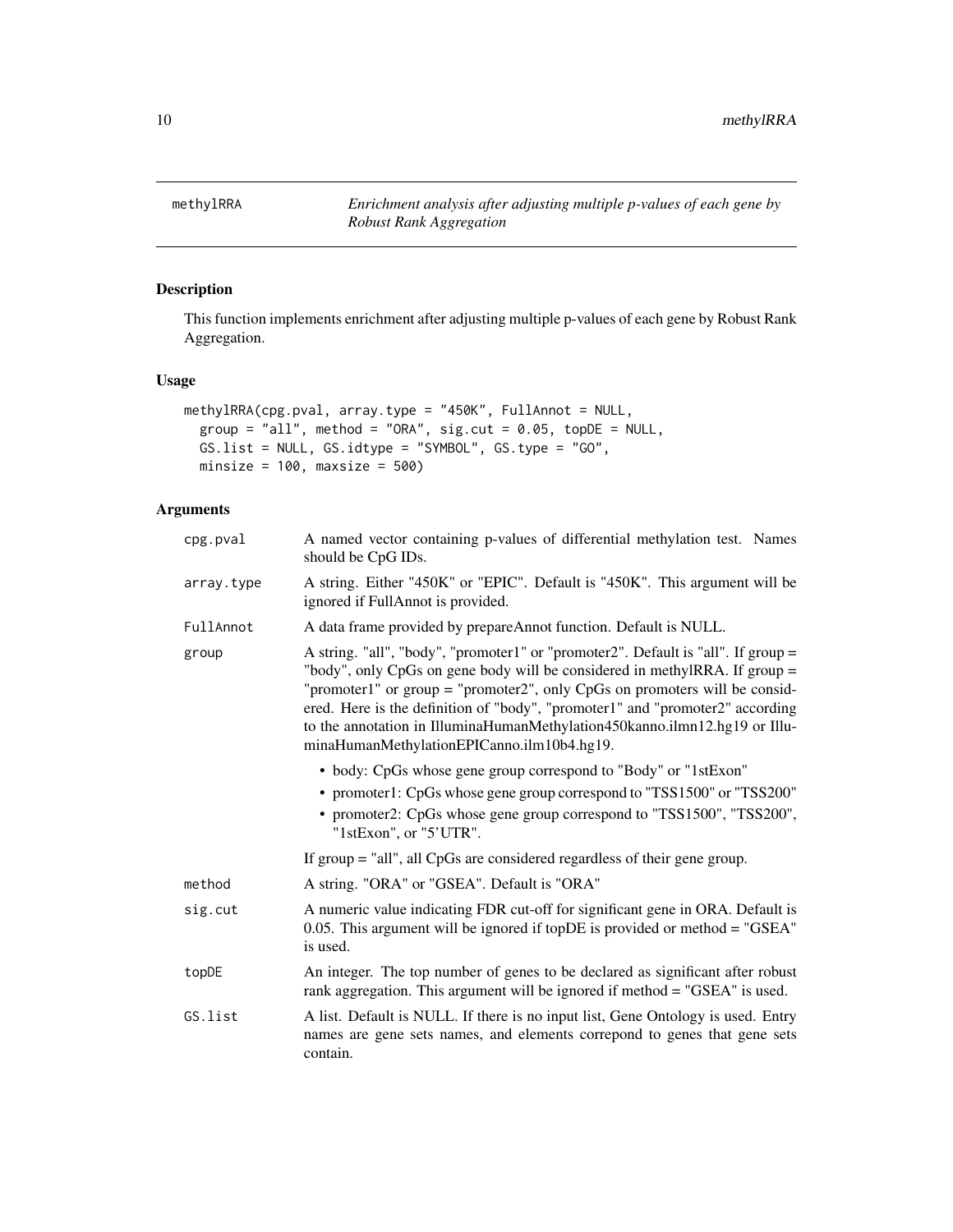#### <span id="page-10-0"></span>prepareAnnot 11

| GS.idtype | A string. "SYMBOL", "ENSEMBL", "ENTREZID" or "REFSEQ". Default is<br>"SYMBOL".                                                 |
|-----------|--------------------------------------------------------------------------------------------------------------------------------|
| GS.type   | A string. "GO", "KEGG", or "Reactome". Default is "GO"                                                                         |
| minsize   | An integer. If the number of genes in a gene set is less than this integer, this<br>gene set is not tested. Default is 100.    |
| maxsize   | An integer. If the number of genes in a gene set is greater than this integer, this<br>gene set is not tested. Default is 500. |

#### Value

A data frame contains gene set tests results.

#### References

Kolde, Raivo, et al. Robust rank aggregation for gene list integration and meta-analysis. Bioinformatics 28.4 (2012): 573-580.

Phipson, B., Maksimovic, J., and Oshlack, A. (2015). missMethyl: an R package for analysing methylation data from Illuminas HumanMethylation450 platform. Bioinformatics, btv560.

Yu, Guangchuang, et al. clusterProfiler: an R package for comparing biological themes among gene clusters. Omics: a journal of integrative biology 16.5 (2012): 284-287.

Carlson M (2017). org.Hs.eg.db: Genome wide annotation for Human. R package version 3.5.0.

#### **Examples**

```
data(CpG2Genetoy)
data(cpgtoy)
data(GSlisttoy)
GS.list = GS.list[1:10]
FullAnnot = prepareAnnot(CpG2Gene)
res1 = methylRRA(cpg.pval = cpg.pval, FullAnnot = FullAnnot,
method = "ORA", GS.list = GS.list)
head(res1)
```

| prepareAnnot |  |  |  | Prepare user-supplied mapping between CpGs and genes. |  |
|--------------|--|--|--|-------------------------------------------------------|--|
|--------------|--|--|--|-------------------------------------------------------|--|

#### Description

This function prepares CpG to gene mapping which will be used by methylRRA and methylglm.

#### Usage

```
prepareAnnot(CpG2Gene, geneidtype = "SYMBOL")
```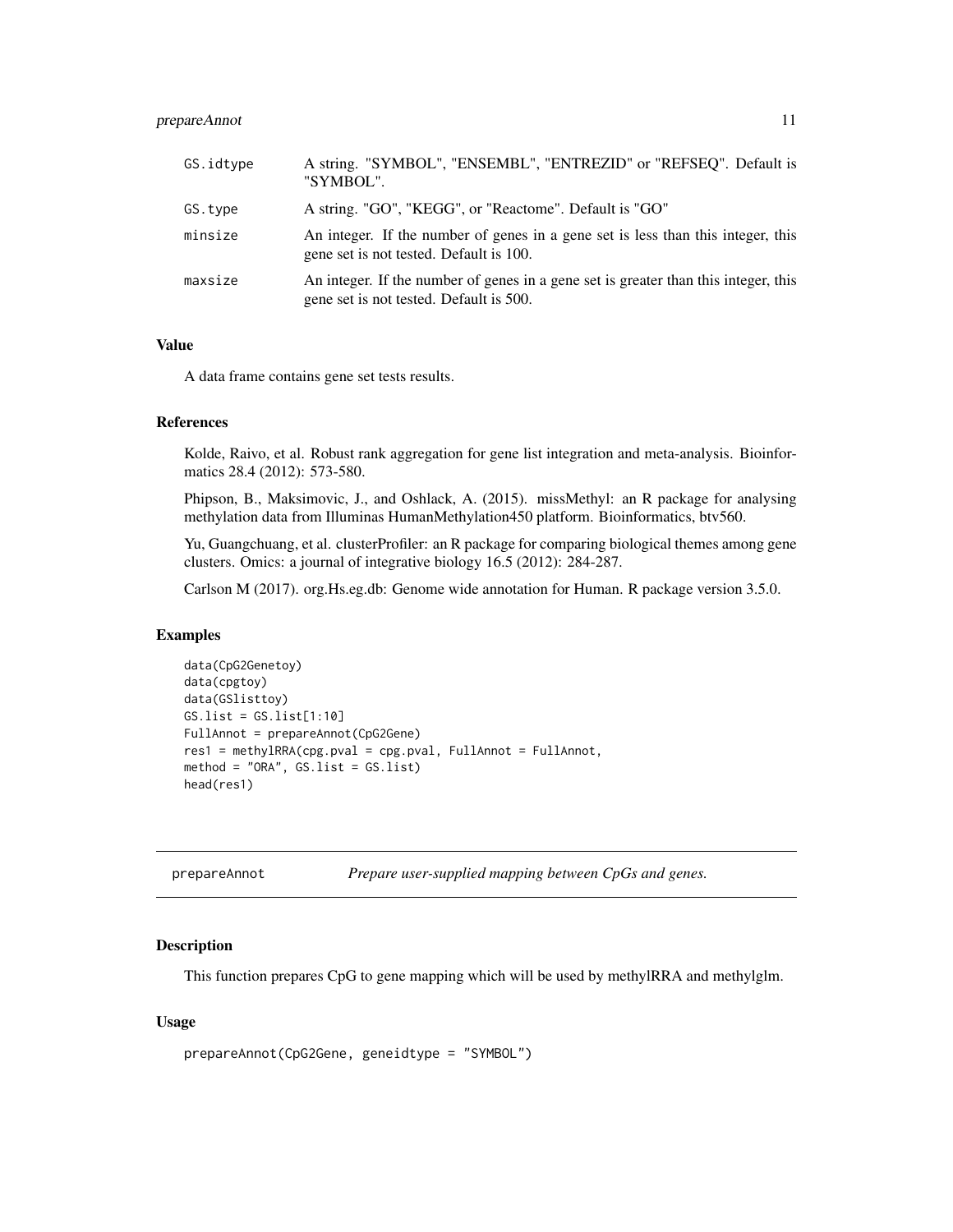#### <span id="page-11-0"></span>Arguments

| CpG2Gene   | A matrix, or a data frame or a list contains CpG to gene mapping. For a matrix<br>or data frame, 1st column should be CpG ID and 2nd column should be gene<br>name. For a list, entry names should be gene names, and elements correspond to<br>$CpG$ IDs. |
|------------|------------------------------------------------------------------------------------------------------------------------------------------------------------------------------------------------------------------------------------------------------------|
| geneidtype | A string. "SYMBOL", "ENSEMBL", "ENTREZID" or "REFSEQ". Default is<br>"SYMBOL".                                                                                                                                                                             |

#### Value

A data frame contains ready to use CpG to gene mapping.

#### References

Carlson M (2017). org.Hs.eg.db: Genome wide annotation for Human. R package version 3.5.0.

#### Examples

```
data(CpG2Genetoy)
FullAnnot = prepareAnnot(CpG2Gene)
head(FullAnnot)
```
runExample *methylGSA shiny app*

#### Description

This is an interface for Bioconductor package methylGSA.

#### Usage

```
runExample(run = TRUE)
```
#### Arguments

run Run the app or not. Default is TRUE

#### Value

The shiny app will be opened in a web browser.

#### Note

In order to run the app, the following R/Bioconductor packages needs to be installed properly: shinycssloaders, DT, ggplot2, IlluminaHumanMethylation450kanno.ilmn12.hg19 (if analyzing 450K array) IlluminaHumanMethylationEPICanno.ilm10b4.hg19 (if analyzing EPIC array)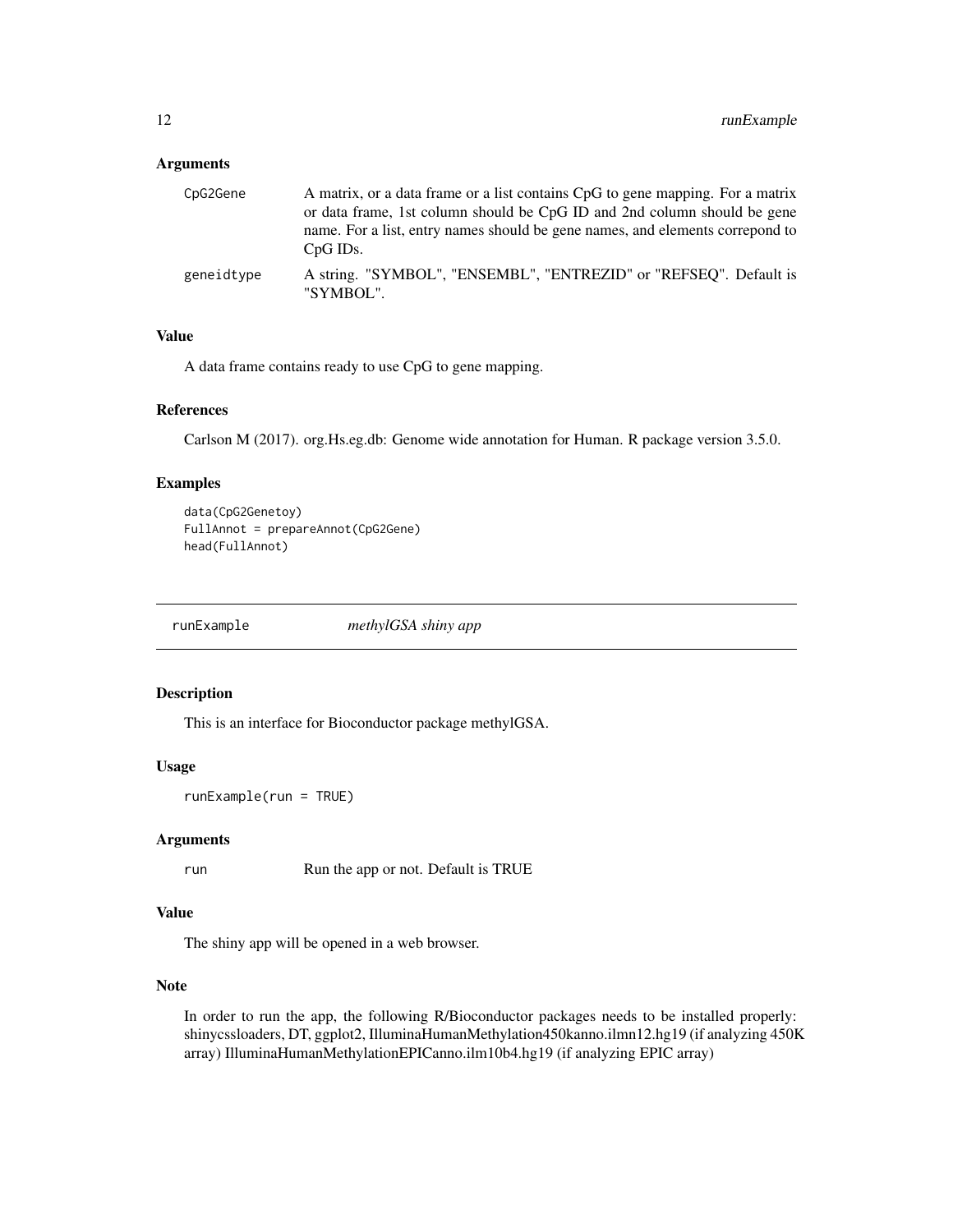#### runExample 13

#### Examples

## Please note: in this example, the argument run is set to be FALSE in ## order to pass R CMD check. However, when using the app, users are ## expected to launch the app by runExample() runExample(FALSE)